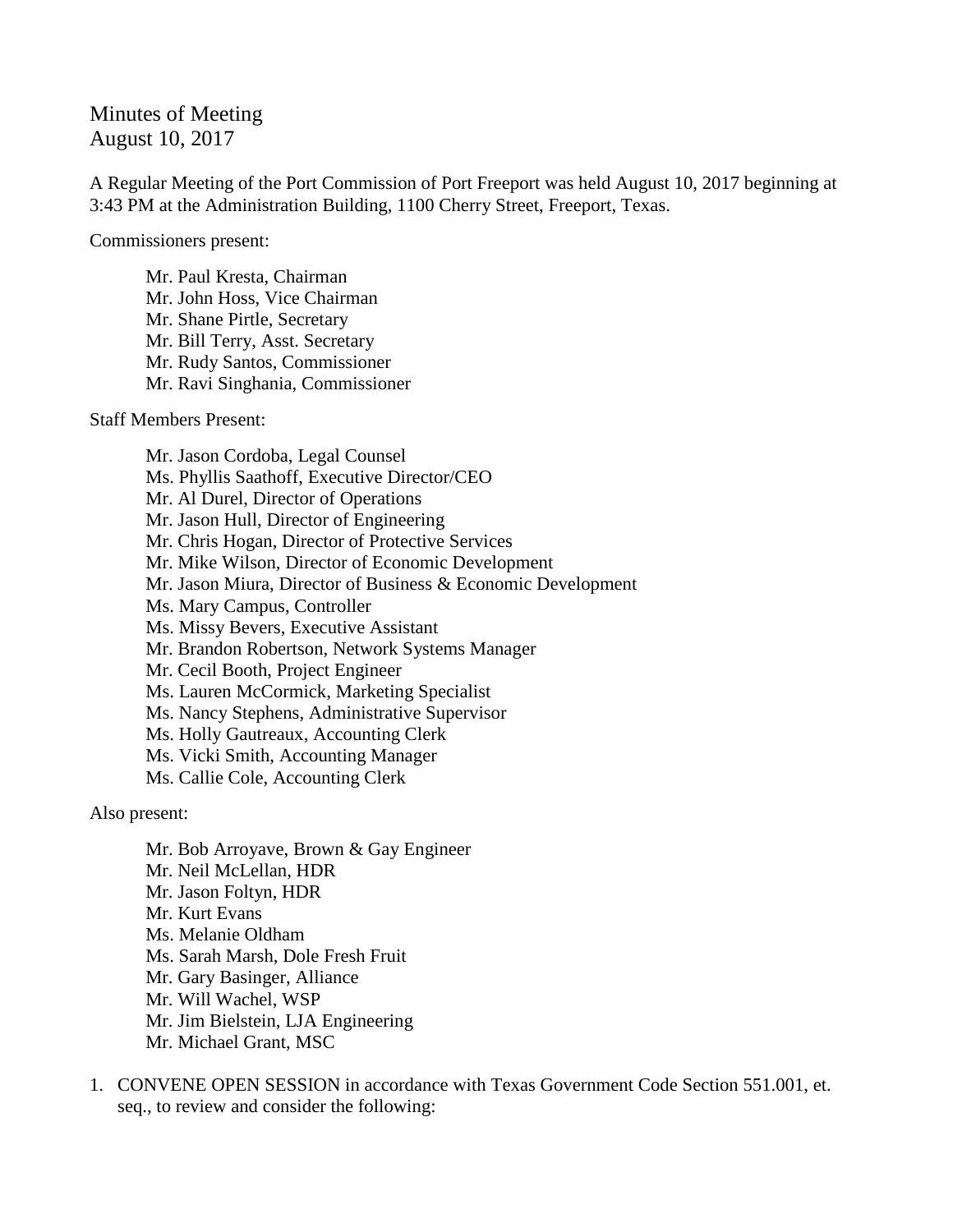- 2. Invocation Commissioner John Hoss
- 3. Pledge of Allegiance: U.S. Flag & Texas Flag
- 4. Roll Call. Commissioner Kresta noted that all members of the Board were present.
- 5. Safety Briefing Mr. Chris Hogan
- 6. Approval of minutes from the Regular Meeting held July 13, 2017.

A motion was made by Commissioner Pirtle to approve the minutes as presented. The motion was seconded by Commissioner Hoss with all Commissioners present voting in favor of the motion.

7. Receive report from Executive Director/CEO and/or Port staff on activities and matters related to administrative affairs. Port tenant updates, USCOE, rail issues, AAPA Committees, leases, contracts, upcoming Port and civic events and other related administrative affairs.

Ms. Saathoff congratulated the accounting staff for receiving the Certificate of Excellence in Financial Reporting from the Government Finance Officers Association for fiscal year 2016. This is the 28<sup>th</sup> consecutive year Port Freeport has received the award. Commissioner Kresta presented the certificate to Controller Mary Campus and her staff.

The agency decision milestone meeting related to the Freeport Harbor Channel Improvement Project General Review and Reevaluation was held July 31 with the Project given the approval to proceed with preparation of final documents. The project schedule hasCol. Zetterstrom signing and transmitting the package of information to Division before Christmas with Division signing and transmitting to Headquarters by the end of January. Once Headquarters has reviewed the documents, the Chief of Planning will sign and send it to the Asst. Secretary of the Army for Signature. which should bein early May. The Port can request the Corps move forward with preliminary engineering and design of other segments of the FHCIP spending the remaining engineering and design money. Ms. Saathoff will be joining Col. Paul Owen, Southwest Division Commander, who will be taking a helicopter tour of the Port August 14. The Texas Ports Association will host a dinner August 15 for the Corps and Col. Owen. August 16, the Galveston District is hosting its summer Stakeholders Forum with Chief of Planning Tab Brown attending. A panel discussion regarding project economics will take place at the forum with Port Freeport participating. The Parcel 14 Rail Development Groundbreaking Ceremony will be held August 18. Ms. Saathoff, along with Commissioners Pirtle and Singhania, and Jason Miura attended the UPRR Ports and Short Line Conference in Omaha last week. The Nexus Group met August 9 for a brief update meeting. The next Brazoria-Fort Bend Rail District meeting is scheduled for August 18 at 1:00 here in Freeport. Ms. Saathoff also reported attending the Port Authority Advisory Committee meeting in Houston. Jason Miura will be giving a presentation to Angleton Rotary August 14 and the Port will participate in the Export Competitive Maritime Council August 17. The same day, the Economic Alliance will host Randy Weber for a Congressional Update. The next TxDOT Freight Advisory meeting will be held in Dallas August 24. The Transportation Advisory Group is hosting the first annual State of TxDot Luncheon August 23 with TxDOT Commissioner Laura Ryan attending. The Greater Houston Port Bureau Annual Maritime Gala is August 19. The WGMA and MARAD Strong Ports Workshop is August 29.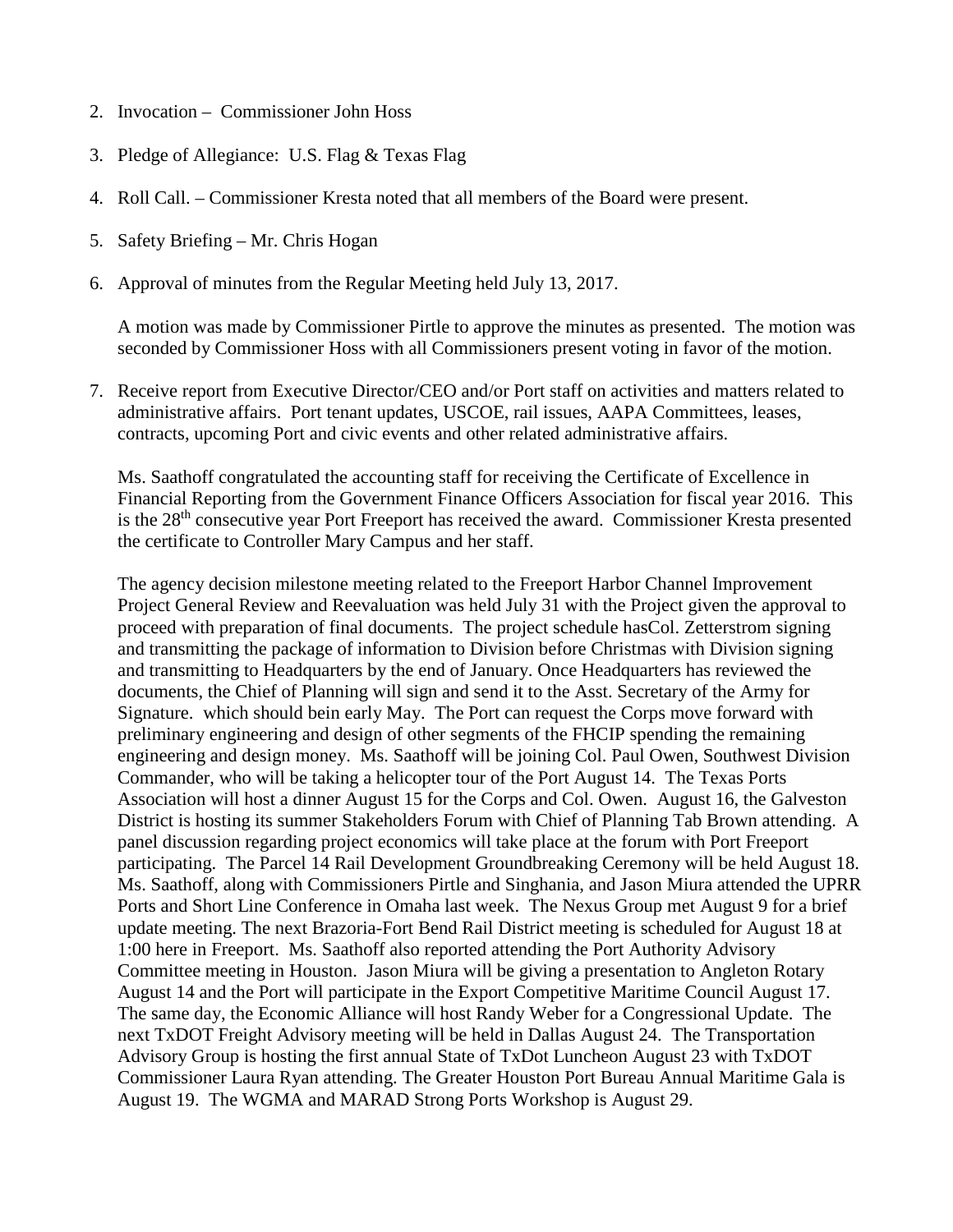8. Receive report from Commissioners on matters related to meetings and conferences attended, Port presentations and other related Port Commission matters.

Commissioner Singhania reported attending the Brazoria-Fort Bend Rail District meeting July 18, the ABC Meeting July 26 and the UPRR Conference in Omaha respectively. Commissioner Singhania also reported on the maiden voyage plaque presentation he will attend tomorrow for the vessel Sparto which will carry the first shipment of crude loaded being exported to India under the agreement signed in July. The Indian Consul and the Indo-American Chamber of Commerce of Greater Houston will also be making a presentation. In addition, the group will receive a presentation and tour of the Port.

Commissioner Pirtle also attended the UPRR Conference in Omaha, Pilots working group meeting and Friends of River meeting held August 5. He will also be meeting with a group from Surfside to give an informal update on the Port.

Commissioner Kresta reported attending the ongoing discussions related to the Pilot Board.

9. Public Comment

Mr. Kurt Evans, resident of Brazoria County addressed the Board regarding fishing in the Old Brazos River in the harbor. Mr. Evans stated the last time he came out to fish with his daughter, they were confronted by U.S. Coast Guard and ordered to leave. Mr. Evans showed the area on a picture where the public is allowed to fish, adding that you cannot get within 35 feet of the bank. If the current changes and your boat moves over there, the Coast Guard shows up. The last time he was there, Coast Guard pulled up to them in their boats, one with a machine gun, and told them they were in a safety zone and couldn't fish in the area. He is asking the Board to reach out to the Coast Guard/Commander and explain there should be a gray area. He went on to explain that a friend of his was fishing in the same spot, wind changed and moved his boat within the 35-foot area when the Coast Guard came and ordered them to leave as well. The day he and his daughter went, the Port security boat came to them and told them they weren't supposed to be fishing where they were at. Mr. Evans explained they were in the correct area. He is asking for some help in how the Coast Guard treats those who fish in this designated area.

Ms. Melanie Oldham, resident of Freeport addressed the Board regarding the Brazos Pilots Association's Application Adjustment to the Pilotage Rates. Ms. Oldham has researched the Pilots stating they are very experienced, educated, wonderful people with a wonderful safety record however, she wants more information and clarity on why the Pilots did not plan ahead for their expensive pilot boats and possible dispatch center/other equipment. Ms. Oldham did request and receive the transcript from the hearing. She found out the Brazos Pilots Association is a non-profit 301C4 organization so the tax information was filed online. After looking at the forms, Ms. Oldham is wondering if the tax forms are accurate and if they could be more transparent to the taxpayers. Because the Pilots are asking for someone else to pay for their boats and equipment, this should be clear to taxpayers. For example, it appears they predicted \$1 million less than what they actually received but again, it's not clear. The Pilots are independent contractors. Ms. Oldham noted that she too is a contract physical therapist and when she needs equipment, she must provide all her own equipment. If she has an ultrasound machine that is getting old, she has to save the money to purchase a new machine. Again, she is wondering why the Pilots do not keep very good books. They have an accountant from Houston they pay fairly well from what she can tell.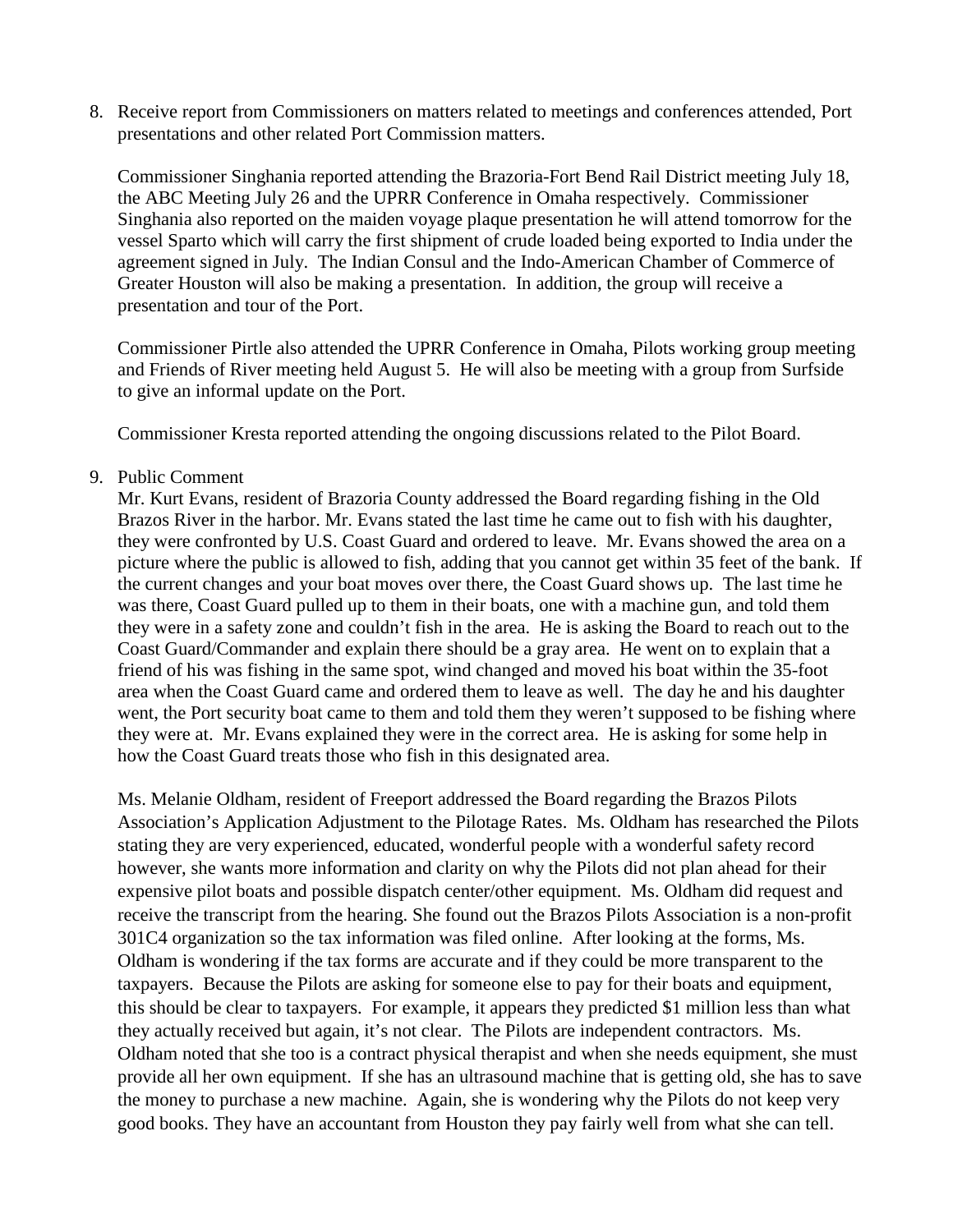She now understands the shippers pay the Pilots, not the industry. The LNG ship owners, Toshiba, BP stepped up in April to pay the tariff. When Freeport LNG begins to receive up to 250 ships per year, the Pilots will make very good money. Looking at the Pilots budget, Ms. Oldham questions why did they not put back money for these \$2.5 million pilot boats. In their testimony, they stated these boats are only truly safe for 15-20 years, and they have a 36-year old boat and 17-year old boat. From an independent contractor perspective, they should have planned much better and been more open and transparent with their finances. Ms. Oldham also stated in her opinion, it appears the Pilots will make four times as much money from the Freeport LNG shippers than from the smaller shippers, so Ms. Oldham's fear is with money issues involved, this could influence the Pilots on which ships come in first and when. The local paper stated that what the Board was considering in not allowing an increase would be a burden on the taxpayers however it is actually quite the opposite. After some research, taxpayers' money only goes to certain things. Ms. Oldham stated that she agrees with Port Freeport's proposal to purchase the boats and slowly lease them back to the Pilots. She hopes the BPA will allow a third party to audit their books and explain it to the public in order to understand how they have spent their money over the last 10 years. Ms. Oldham again stated that what has been proposed by the Port is the way to make sure everything is fair across the board for the various shipping companies. Finally, she asked the Port to continue to promote the health, safety and welfare of the Port and surrounding community.

10. Discuss and consider setting a date for the next CAP (Community Advisory Panel) Meeting to be held in September, 2017.

The current fiscal year ends September 30 and staff wants to hold one more CAP meeting before the new fiscal year begins. Mr. Miura's suggested date is September 28 which is also board meeting day. After a brief discussion, the Board members agreed to September 28 for the next CAP meeting.

11. Approval of the Executive Director/CEO executing a Memorandum of Agreement, which includes a contribution of \$4,374,864.00, and an Operations and Maintenance Agreement with the Department of the Army, for construction of additional dredge material disposal capacity in DMPA #1.

This agreement will allow the Port to contribute money to the Corps of Engineersto build additional capacity in Placement Area #1. Te Port will own the pro rata share of the capacity as outlined in the operations agreement. Mr. Hull stated the documents are not in the final form however, he does not expect further changes. Legal counsel has reviewed the current draft and it is staff's recommendation the Board approve the Executive Director execute final documents subject to no material changes.

A motion was made by Commissioner Pirtle to approve staff's recommendation. The motion was seconded by Commissioner Hoss with all Commissioners present voting in favor of the motion.

12. Approval of a contract with Tex-Con Construction Services, LLC for the 5<sup>th</sup> Street at FM 1495 Intersection Improvements Project for an amount not to exceed \$86,128.00.

Bids were opened for this project August 1 with three contactors submitting bids. The low bidder was Tex-Con Construction Services in Angleton with a bid of \$86,128.00. It is staff's recommendation to approve this contract.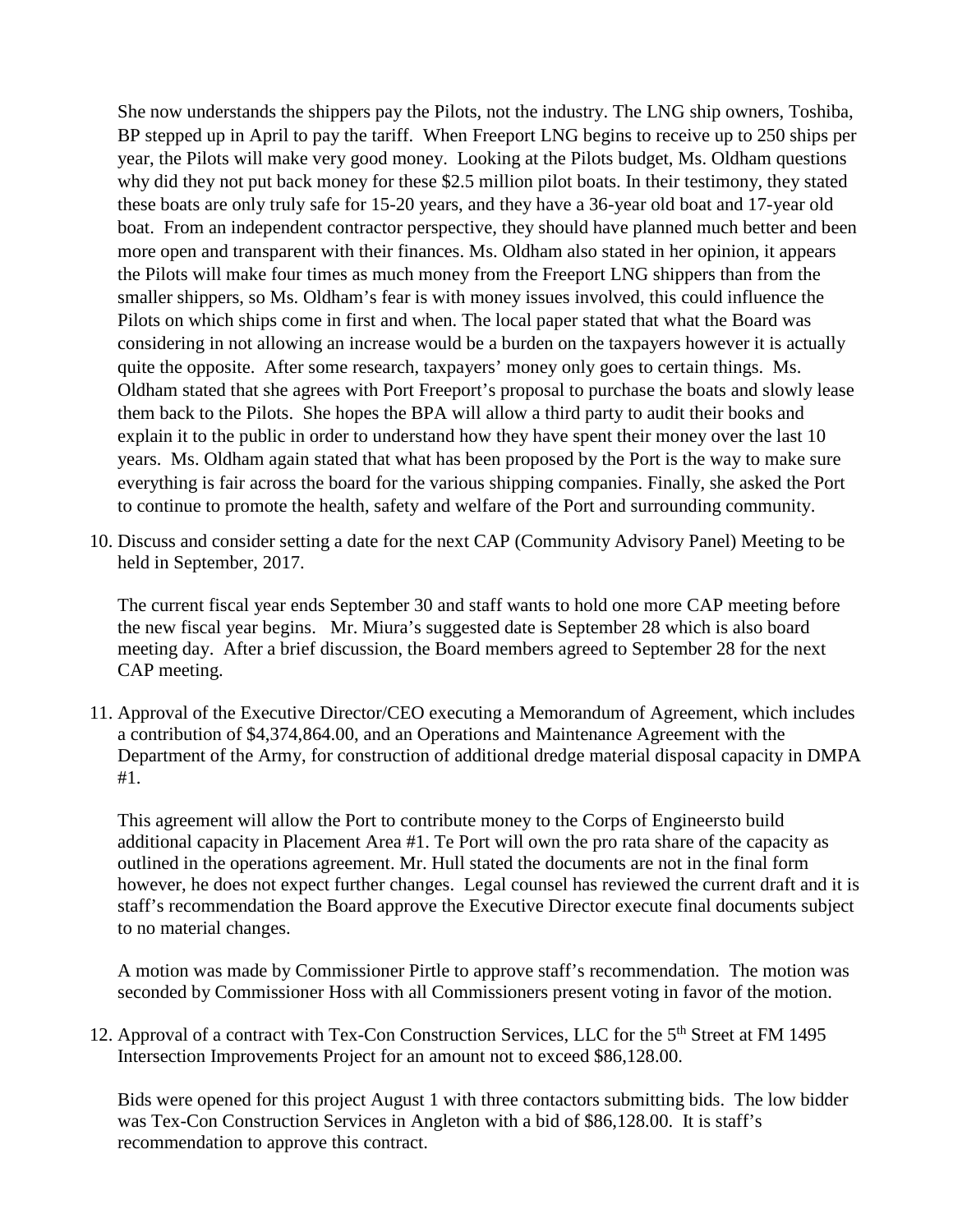A motion was made by Commissioner Hoss to approve the contract. The motion was seconded by Commissioner Terry with all Commissioners present voting in favor of the motion.

13. Approval of Change Order No. 1 with McDonald Electric in the amount of \$53,296.00 for the Cathodic Protection Repairs.

McDonald Electric is the contractor for the cathodic protection project. Three of the existing conduits, which were made of steel, have corroded and the wire cannot be pulled through. New conduit will need to be installed with new wire. Additionally, conduit in two other locations were found to be installed using pvc water pipe and water fittings, which also need to be replaced. The original specifications were to use existing conduit however, it cannot be done due to the rotten pipe. It is staff's recommendation to approve the change order.

After a brief discussion, a motion was made by Commissioner Singhania to approve the change order. The motion was seconded by Commissioner Santos with all Commissioners present voting in favor of the motion.

14. Approval of Construction Contract with Sitek Omni Services, LLC for clearing and demolition related to the New Housing Project 2017 in an amount not exceed \$23,580.00.

Mr. Hull stated this project includes the removal of trees, fencing, asphalt and concrete located on lots recently purchased for the New Housing Project. This project will also include the demolition of the Western Seafood building. It is staff's recommendation to approve the contract.

A motion was made by Commissioner Terry to approve the contract. The motion was seconded by Commissioner Pirtle with all Commissioners present voting in favor of the motion.

15. Adoption of a Resolution Expressing Intent to Finance Expenditures Incurred for Velasco Terminal – Area 5.

Ms. Campus stated the resolution addresses financing of the stabilization project at Area 5 on Velasco Terminal which is approximately 15 acres and estimated at \$2.2 million. Should the Port decide to borrow money in the future for this project, the resolution allows the Port to reimburse itself funds expended on the project.

A motion was made by Commissioner Singhania to approve the resolution and requested staff show where the money will come from, requesting it not come from the dredging project reserves. The motion was seconded by Commissioner Hoss with all Commissioners present voting in favor of the motion.

16. Adoption of a resolution approving the acceptance of the Port's portion of proceeds received from high bidders on delinquent tax property held in trust by Brazoria County, Texas and authorizing the Chairman to join in conveyance to high bidders.

A motion was made by Commissioner Hoss to approve the resolution. The motion was seconded by Commissioner Pirtle with all Commissioners present voting in favor of the motion.